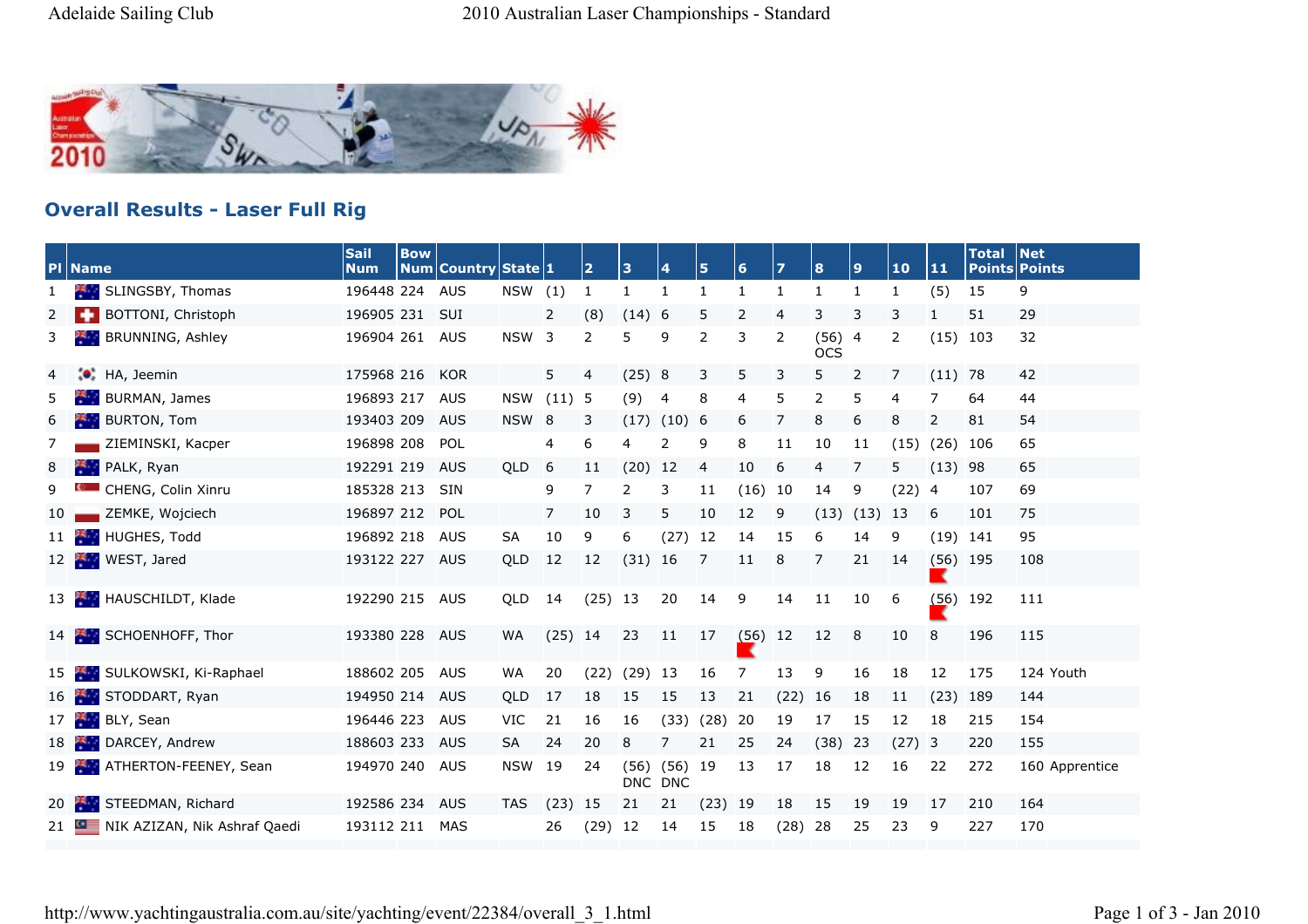## Adelaide Sailing Club 2010 Australian Laser Championships - Standard

|    | 22 EDMONDS, Mark                            | 193130 260     | AUS        | NT            | 18        | 26        | 7                       | 17            | 18        | 24                 | $(31)$ 23          |                         | 22                 | 26                      | (56)<br><b>BFD</b> | 268 | 181 |                  |
|----|---------------------------------------------|----------------|------------|---------------|-----------|-----------|-------------------------|---------------|-----------|--------------------|--------------------|-------------------------|--------------------|-------------------------|--------------------|-----|-----|------------------|
|    | 23 DENISIUC, Alexandr                       | 193127 263     | MDA        |               | 22        | 13        | 18                      | 22            | 29        | 23                 | (56)<br><b>DNF</b> | -24                     | (31)               | -28                     | 10                 | 276 | 189 |                  |
| 24 | HENRY, Peter                                | 187774 206     | <b>COK</b> |               | 15        | (33) 10   |                         | 18            | 26        | 22                 | 32                 | 25                      | 27                 | $(56)$ 14<br><b>DNF</b> |                    | 278 | 189 |                  |
| 25 | <b>Kit</b> GEDDES, Rawiri                   | 193131 204     | NZL        |               | 16        | 17        | 27                      | 47            | 20        | 15                 | 16                 | 19                      | (56)<br><b>BFD</b> | 17                      | (56)<br><b>BFD</b> | 306 |     | 194 Youth        |
| 26 | HIMSON, Mathew<br>28. L                     | 178790 221     | AUS        | <b>TAS</b>    | (27)      | 27        | 19                      | 25            | 22        | 17                 | 23                 | 22                      | 20                 | 21                      | (31)               | 254 | 196 |                  |
| 27 | HAIRUDIN, Harrithammry Nassution 193050 207 |                | MAS        |               | 13        | 21        | 11                      | 26            | 25        | (33)               | 30                 | (37)                    | 32                 | 30                      | 16                 | 274 | 204 |                  |
| 28 | <b>AP</b><br>HOMAN, Sean                    | 193133 251     | AUS        | SA            | 30        | 19        | 22                      | (37)          | $(44)$ 31 |                    | 26                 | 21                      | 24                 | 25                      | 20                 | 299 |     | 218 Grand Master |
| 29 | BATE, Andrew                                | 192599 259     | AUS        | <b>NSW</b>    | 28        | 28        | (42)                    | $(42)$ 27     |           | 26                 | 20                 | 20                      | 17                 | 20                      | 33                 | 303 |     | 219 Master       |
| 30 | GILBERT, Darren<br><b>Security</b>          | 186667 239     | AUS        | QLD           | (40)      | (40)      | 30                      | 29            | 36        | 30                 | 25                 | 27                      | 29                 | 24                      | 30                 | 340 |     | 260 Apprentice   |
|    | 31 SERET, Dirk                              | 181918 253     | AUS        | SА            | $(38)$ 37 |           | 32                      | 28            | 37        | 29                 | 27                 | 33                      | (39)               | -29                     | 21                 | 350 |     | 273 Grand Master |
|    | BOLTON, Chris<br>32 Feb                     | 175294 241 AUS |            | <b>VIC</b>    | 32        | 32        | 28                      | 24            | 33        | 34                 | $(37)$ 32          |                         | 34                 | (56)<br><b>DNF</b>      | 24                 | 366 |     | 273 Apprentice   |
| 33 | JAMIE, Kevin                                | 141857 246     | AUS        | SA            | 33        | 23        | 33                      | 30            | 34        | (36)               | 29                 | 31                      | 33                 | (38)                    | 28                 | 348 |     | 274 Master       |
| 34 | <b>LUCAS, Philip</b>                        | 88818 238      | <b>AUS</b> | <b>NSW</b>    | -31       | 35        | 39                      | (43)          | 24        | 28                 | 33                 | 29                      | 35                 | 32                      | (42)               | 371 |     | 286 Apprentice   |
| 35 | <b>KELLY, Tom</b>                           | 174357 210     | AUS        | VIC           | 34        | 39        | 24                      | 36            | $(40)$ 32 |                    | 39                 | 26                      | 26                 | (56)<br><b>DNF</b>      | 36                 | 388 | 292 |                  |
| 36 | FREARS, Tim<br><b>PERSONAL</b>              | 182970 232     | AUS        | <b>SA</b>     | (44)      | 31        | 37                      | 39            | 35        | (44)               | 36                 | 34                      | 37                 | 36                      | 25                 | 398 | 310 |                  |
| 37 | LLOYD, Ashley                               | 183009 222 AUS |            | QLD           | 29        | 30        | 35                      | 35            | 30        | (56)<br><b>OCS</b> | 21                 | (56)                    | 56<br>DNC DNC      | 56<br><b>DNC</b>        | 27                 | 431 | 319 |                  |
| 38 | <b>KEMP, David</b>                          | 155694 220     | <b>AUS</b> | <b>SA</b>     | 37        | $(48)$ 40 |                         | 31            | 31        | 27                 | 41                 | 40                      | 40                 | (56)<br><b>DNF</b>      | 34                 | 425 | 321 |                  |
| 39 | STEEDMAN, Gregory                           | 182965 229     | <b>AUS</b> | <b>VIC</b>    | (48)      | 45        | $(47)$ 38               |               | 41        | 35                 | 34                 | 30                      | 28                 | 31                      | 39                 | 416 | 321 |                  |
| 40 | <b>AN SYKES, John</b>                       | 165845 248     | AUS        | SA            | 35        | 34        | 34                      | -19           | 48        | (56)<br><b>OCS</b> | -40                | (56)<br><b>DNC</b>      | 36                 | 40                      | 38                 | 436 |     | 324 Master       |
|    | 41 AMOS, Ben                                | 140212 225     | AUS        | SA            | 36        | 36        | 36                      | 40            | 32        | (46)               | 42                 | 36                      | (56)<br><b>DNC</b> | 37                      | 29                 | 426 | 324 |                  |
|    | 42 FOSTER, Tim                              | 170502 258     | AUS        | VIC           | 39        | 44        | $(56)$ 41<br><b>DNF</b> |               | $(47)$ 37 |                    | 35                 | 39                      | 30                 | 33                      | 41                 | 442 |     | 339 Apprentice   |
|    | GARDINER, Rodney                            | 169696 244     | AUS        | <b>NSW 47</b> |           | 42        |                         | $(48)$ $(49)$ | -42       | 38                 | 38                 | 35                      | 44                 | 34                      | 44                 | 461 |     | 364 Master       |
| 44 | <b>BYRNE, Bradley</b>                       | 192293 236     | AUS        | VIC           | 50        | 38        | $(51)$ 44               |               | 43        | 41                 | 44                 | (56)<br><b>DNC</b>      | 38                 | 35                      | 46                 | 486 | 379 |                  |
|    | 45 HOMES, David                             | 180339 237     | GBR        |               | 49        | 46        | 26                      | 23            | 46        | 43                 | (56)               | (56)<br>DNC DNC DSQ DNF | 56                 | 56                      | 37                 | 494 |     | 382 Apprentice   |
|    |                                             |                |            |               |           |           |                         |               |           |                    |                    |                         |                    |                         |                    |     |     |                  |

http://www.yachtingaustralia.com.au/site/yachting/event/22384/overall\_3\_1.html Page 2 of 3 - Jan 2010